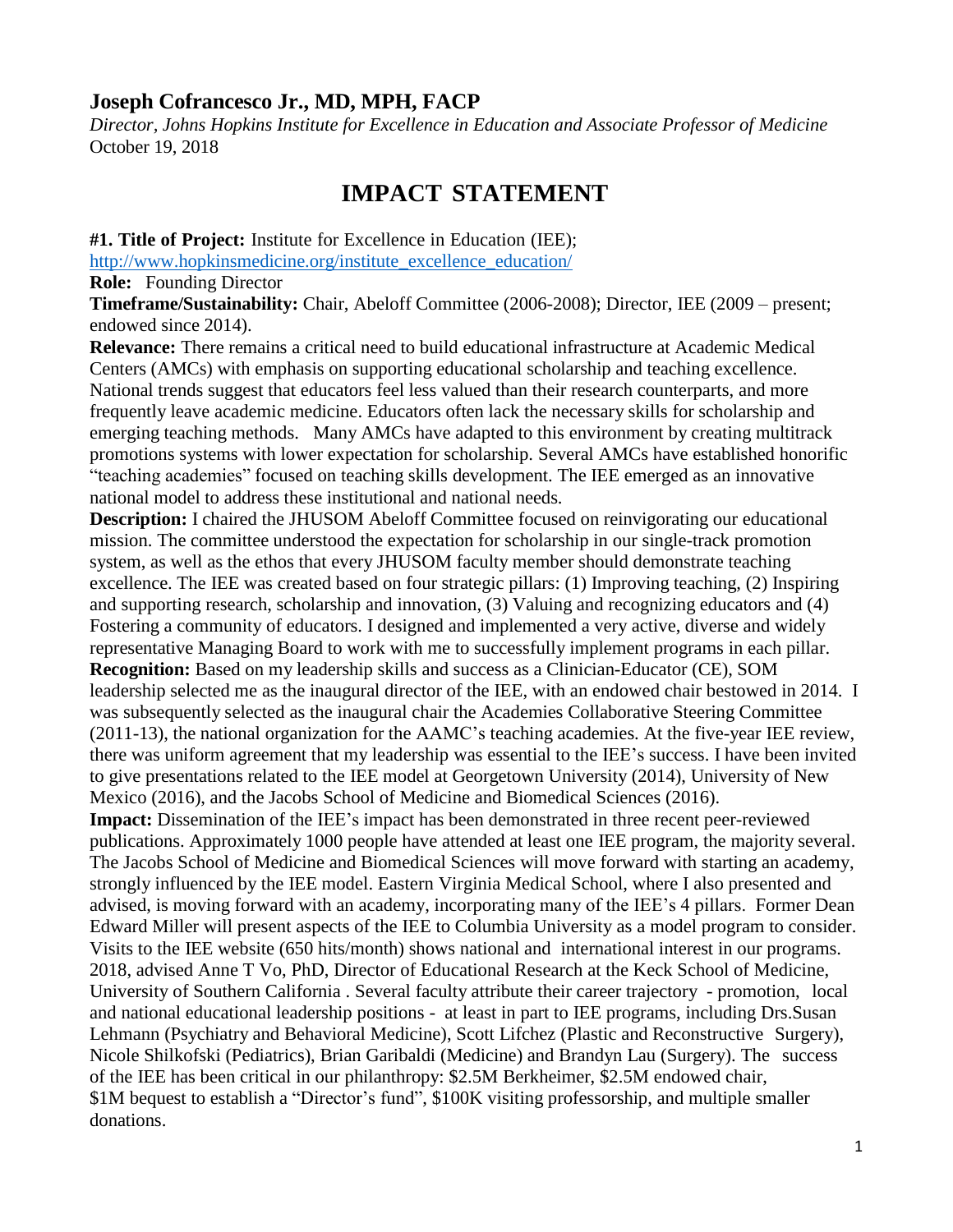**#2. Title of Project(s):** Development of specific IEE programs to inspire and support educational research, scholarship and innovation,

[http://www.hopkinsmedicine.org/institute\\_excellence\\_education/Pillar\\_2/](http://www.hopkinsmedicine.org/institute_excellence_education/Pillar_2/)

**Role:** Director and Program Builder

**Timeframe / Sustainability:** Annual Conference and Celebration (2010- present); Faculty Educator Scholarship Program (ESP) (2012- present); Residency Redesign Challenge Grants (RRCG) (2014); Education Shark Tank (2014-prsent); Small Grants Program (2016- present); Office hours (2016 present).

**Relevance:** JHUSOM educators need to create, update and continually strive to maintain outstanding educational offerings across all levels of learners, including medical and biomedical students, residents, fellows, post-doctoral students, and across the schools of Medicine, Nursing and Public Health, as well as for national and international learners. They also require dissemination of scholarship for career advancement, satisfaction and retention. However, many lack the skills, resources and guidance to produce quality scholarship. Successful educators are often unknown even outside of their departments. An IEE needs assessment indicated faculty interest in educational scholarship, but demonstrated a need to build programs that provide the necessary venue, resources, skills and mentoring.

**Description of Project:** I led the development of multifaceted portfolio of programs offering resources, mentorship and guidance that have enabled faculty to complete and disseminate scholarly work while growing their own skills to advance their careers. 1) The Faculty Educator Scholarship Program (ESP) provides \$50,000 to complete a 12-18 month scholarly project important to the JHUSOM, which also has national/international implications and carries with it an expectation of dissemination. Individual "Faculty Development Plans" are also required. All applicants receive detailed, written feedback. 2) The Residency Redesign Challenge Grants (RRCG) provide \$45,000/year for two years, to two teams to redesign residency training. All applicant teams participate in a seminar series coving six essential topics (finances, assessment etc.). 3) Shark Tank (based loosely off the popular TV show) provides live feedback and guidance to presenters for proposals in all areas of medical, biomedical, nursing or public health education, and up to a \$10K award to the winners. 4) The Small Grants Program gives finalists the opportunity to present ideas to the IEE Managing Board, receiving feedback and up to \$7,500. Recipients of all of these grants receive ongoing mentorship from the IEE, as necessary. 5) The Annual IEE Conference enables attendees from SOM, along with SON and SPH, to share ideas, network with other educational researchers, while receiving training in new skills. 6) Finally, Office hours provide an ongoing, open opportunity to form and refine ideas for scholarly work.

**Recognition:** Approximately 100 people per year attend the Annual conference, representing 4 schools, 36 departments; 92% rate it very good/excellent. Each year, there are approximately 5-10 shark tank, 11 ESP and 25 small grant proposals. Eight teams submitted proposals for an RRCG. Our article . "Development and Implementation of a School-wide Institute for Excellence in Education to Enable Educational Scholarship by Medical School Faculty," published in *Teaching and Learning in Medicine,* was selected as a "Top Articles in Medical Education 2018" at the Pediatric Academic Societies based upon (their letter) "its potential direct, immediate impact on pediatric educators." The session was attended by nearly 150 PAS attendees, and they intend to submit a summary of the article, along with the others, to Academic Pediatrics.

**Impact:** Demonstrating the value of our feedback and guidance, over 1/3 of recipients receive funding in subsequent cycles based on incorporating suggestions/feedback from previous submissions. Grant recipients have thus far produced numerous manuscripts: 9 ESP, 6 RRCG, 1 ST; abstracts: 17 ESP, 5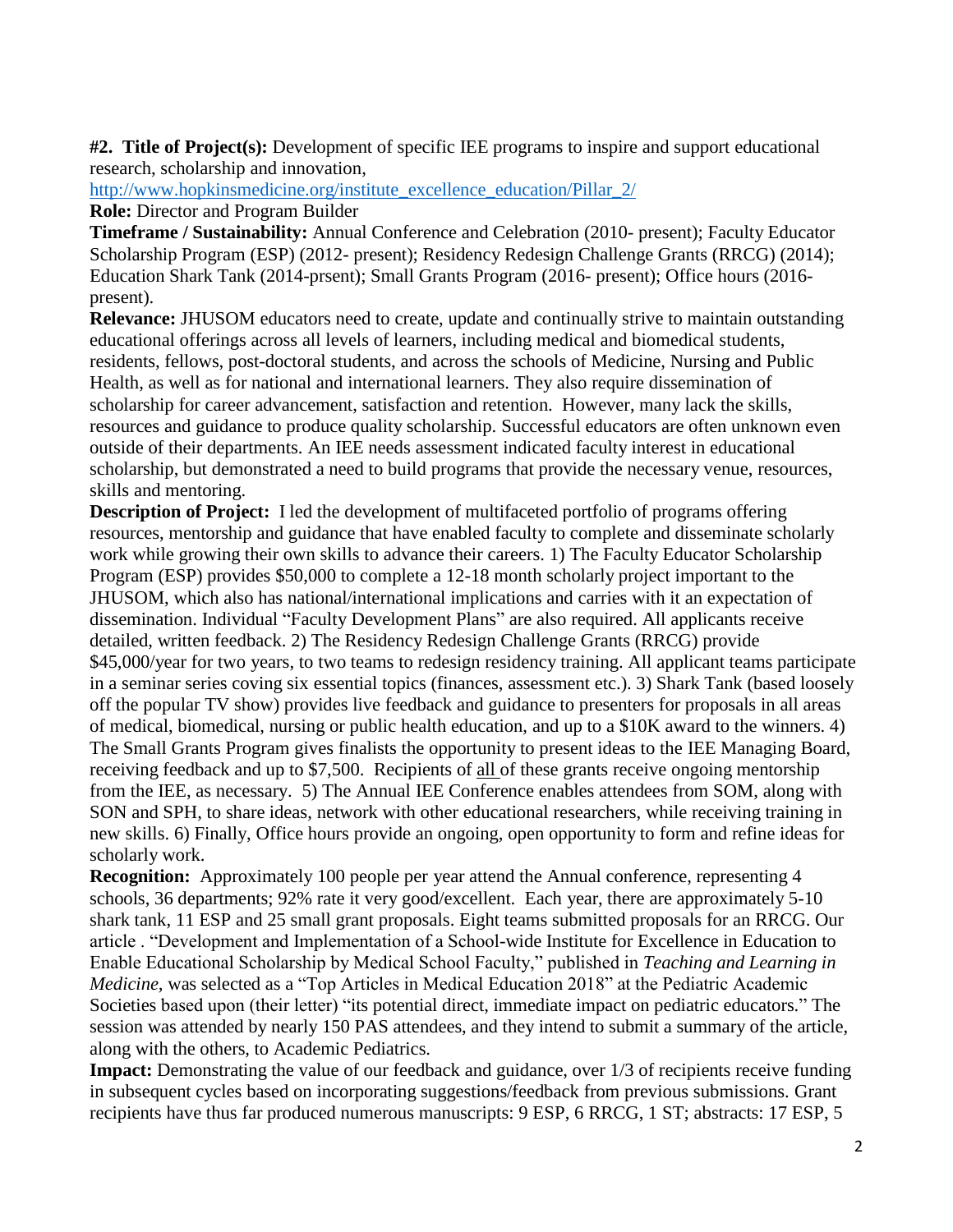RRCG; and other national presentations/workshops: 13 ESP, 10 RRCG. Five recipients have gone on to receive additional funding based on their work done under IEE grants. Multiple JHUSOM educational programs have been implemented and sustained. Work related to IEE programs contributed to promotion to Associate Professor (4 ESP, 1 RRCG) and assistant professor (1 RRCG).

**#3. Title of Project:** Development of a series of IEE programs to improve teaching and the learning experience; [http://www.hopkinsmedicine.org/institute\\_excellence\\_education/Pillar\\_1/](http://www.hopkinsmedicine.org/institute_excellence_education/Pillar_1/)

**Role:** Director and Program Builder

**Timeframe / Sustainability:** Summer Teaching Camp (2013-present); "Improve your Teaching" website (2014-present); Foundations of Teaching and Learning (FTL) course (2016- present) **Relevance to institution:** JHUSOM faculty should all play a role in our teaching mission, but students and pedagogy are changing. Many faculty lack the skills and training to be excellent teachers. Increasingly, regulatory agencies require documentation of faculty development in teaching skills. Faculty time is limited. An IEE needs assessment indicated that faculty are seeking skills in teaching. **Description of Project:** I led the development of multifaceted portfolio of programs, both live, on-line and "blended", while establishing strong partnerships with the Office of Faculty Development, the JH Faulty Development Program, and the Masters of Education in the Health Professions and increasingly, the SON. 1) Summer teaching camp is a two-day immersive, interactive and experiential program focused on improving teaching skills in a variety of venues, with essential topics as well as a selection from a series of in-depth workshops and precourses. Camp changes each year. 2) The Foundations of Teaching and Learning (FTL) course is a shorter, four-hour experience, designed for new faculty, faculty who want a refresher, or those who may be struggling with teaching evaluations. The Improve your Teaching website, which can be utilized at any time, contains a suite of engaging modules based on adult learning theory.

**Recognition:** Approximately 100 people attend Summer Teaching Camp each year, including parttime faculty, faculty from All Children's Hospital (10-15 per year), and teachers from other local institutions. Over 30 specialties/disciplines are represented. The vast majority rate it very good/outstanding (>90%), with 100% noting they will change their teaching. FTL, offered several times/year, involves 20-50 learners/session and was endorsed by the ABMF; 95- 100% of attendees note they will change a specific teaching practice because of something learned in the course.

**Impact:** We were invited to present FTL for a group at the Prince George's Hospital Center and taught versions of the course at the International Urogynecology Association Annual Meeting in Vienna, June 2018. The teaching website was recently added as a key resource for faculty development by the Associate Dean for Faculty Affairs and Development (Jennifer L Allie, PhD MPA) by the Texas Christian University and the University of Texas Health Science Center School of Medicine in Fort Worth Texas. Recently, The Renaissance School of Medicine (Stony Brook University) link the website to their faculty development website. The Improve Your Teaching website has over 100 visitors each month (with over 800 "page hits") and for 2018, 37,602 visitors (with over 315,000 page hits). The Cooper Medical School of Rowan University has added the website a resource for their faculty educators.

**#4. Title of Project:** JHUSOM General Internal Medicine Clinician Educator Mentoring and Scholarship Program (CEMSP)**;** [http://www.hopkinsmedicine.org/gim/core\\_resources/CEMSP.html](http://www.hopkinsmedicine.org/gim/core_resources/CEMSP.html) **Role:** Founding Director

**Timeframe / Sustainability:** Leader, GIM "Working Group on Research" (1997-2007); CEMSP (2007- present)

**Relevance**: When I joined faculty, the GIM Clinical Group was heavily clinical, with several teaching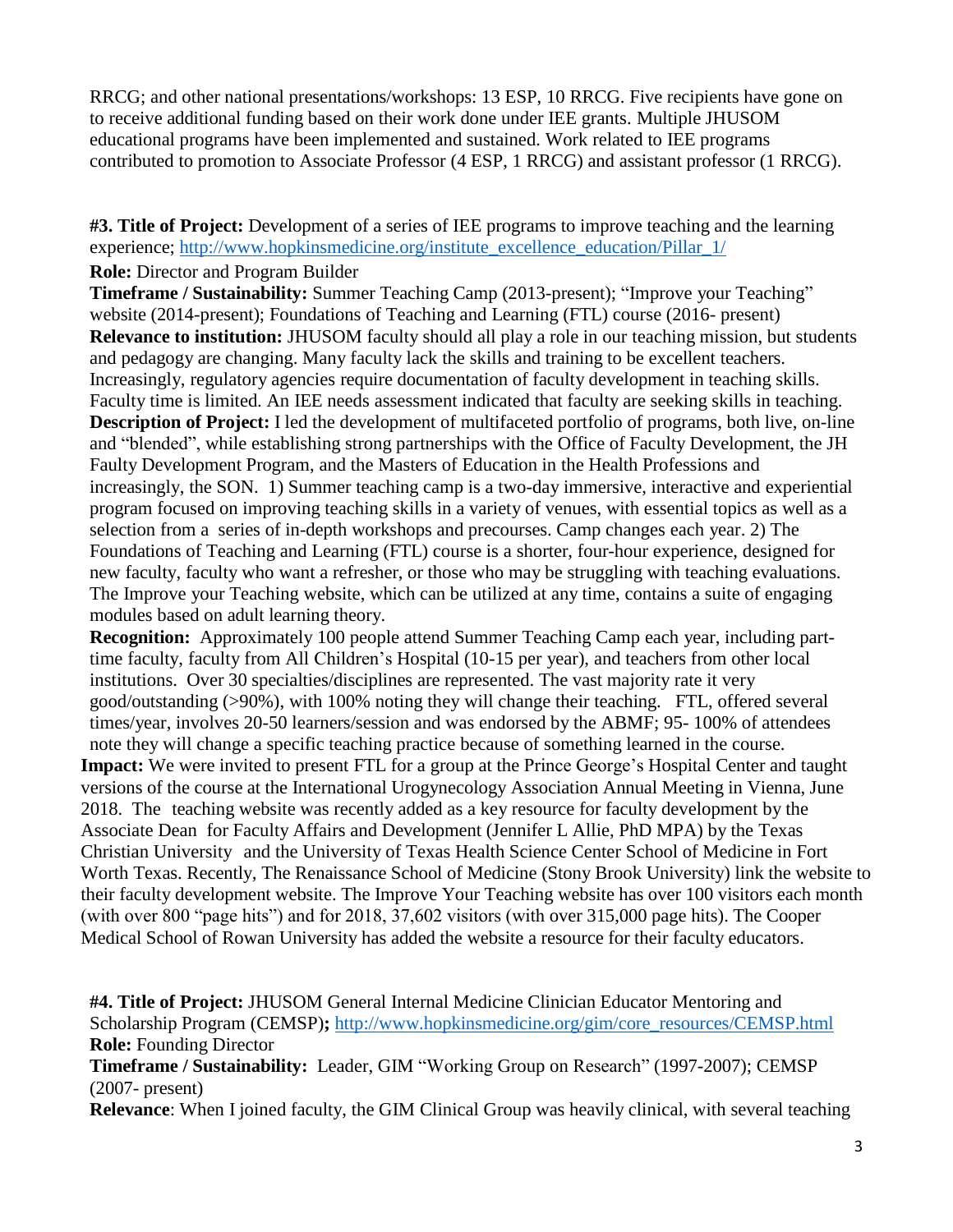responsibilities on campus. Almost none were involved in dissemination of educational scholarship. Few were involved in national organizations, and none held leadership roles. The then division director (Dr. Fred Brancati) and clinical director (Dr. John Flynn) recognized the need to create a program that mentored GIM clinician educators to produce scholarship, achieve national reputation and ultimately achieve promotion and career advancement. Over time, and with expansion of the division's faculty, we include the JHH Hospitalists who are also predominantly involved in the clinical and teaching missions.

**Description of Project:** I lead the team that created the CEMSP and am responsible for all aspects of operation. I meet with applicants for faculty positions to discuss the CEMSP resources and the expectations for promotion at JHUSOM. Dr. David Levine (Associate Director) and/or I meet regularly with junior faculty. We help faculty: 1) define an area of scholarship; 2) set time lines for scholarly work; 3) provide mentorship in all aspects of a scholarly project or link them to appropriate mentors; 4) assist with manuscript or grant preparation; 5) promote career planning and job satisfaction; 6) identify small grants and award opportunities; and 7) stay abreast of SOM career and promotion policies. I also oversee CEMSP Senior Research Program Coordinator, who assists with all aspects of IRB, data collection and management, basic statistics, poster/manuscript preparation, and provides a link to GIM Methods Core.

**Recognition:** SGIM National Award for Mid-Career Education Mentoring (2100); David M. Levine Excellence in Mentoring Award (DOM, 2012). Listed as one of "eight highly productive research in medical education groups" (Canada, US, Netherlands) in "Preface: Case Studies of Medical Education Research Group," Arnold L, *Academic Medicine*; 79 (10), 2004.

**Impact:** Faculty have utilized some aspects of the CEMSP to publish approximately 100 manuscripts (since 2007); innumerable abstracts, clinical vignettes and workshops for national and regional meetings. Five members have held regional societal leadership roles, one national leadership. The Senior Research Coordinator was promoted to a faculty role (Research Associate). Some aspect of the CEMSP was helpful in the academic promotion of 1 Professor, 4 Associate Professors and 4 Assistant Professors. There is interest outside of Hopkins for this type of program; Dr. Shannon Scott-Vernaglia, Pediatrics Residency Program Director at the Mass General Hospital, reached out and is trying to secure funding to create a similar program. Consulted with Dr Donna Windish at Yale University School of Medicine, who is working to create a CEMSP for their Department of Medicine.

**#5 Title of Project:** Academies Collaborative; <http://www.academiescollaborative.com/>

**Role:** Inaugural Chair, Steering Committee (2011-13)

**Timeframe / Sustainability:** 2011-present

**Relevance**: The expectation that faculty be productivity in all areas of clinical care, research and education threatens both the entry and sustainability of physicians as educators. The research-focused culture of many academic medical centers (AMC) engenders feelings of marginalization among faculty favoring careers as educators. In addition, many educator faculty do not have formal training in teaching. Finally, regulatory agencies are increasingly requiring faculty development in teaching skills. Therefore, many AMCs established "teaching academies". However, each had its own structure and there was no national organization to foster this movement, and enhance the offerings. Some had only honorific membership, most initially had no focus on educational scholarship. A national "home" was needed.

**Description:** The Academies Collaborative (AC) started as a loose association of those valuing excellence in teaching the health professions. As inaugural chair of the steering committee, I led the team to develop a mission, vision and goals. Then, we created a formal structure, with organizational policies and procedures, leadership and succession plans, and growth goals. Finally, the Steering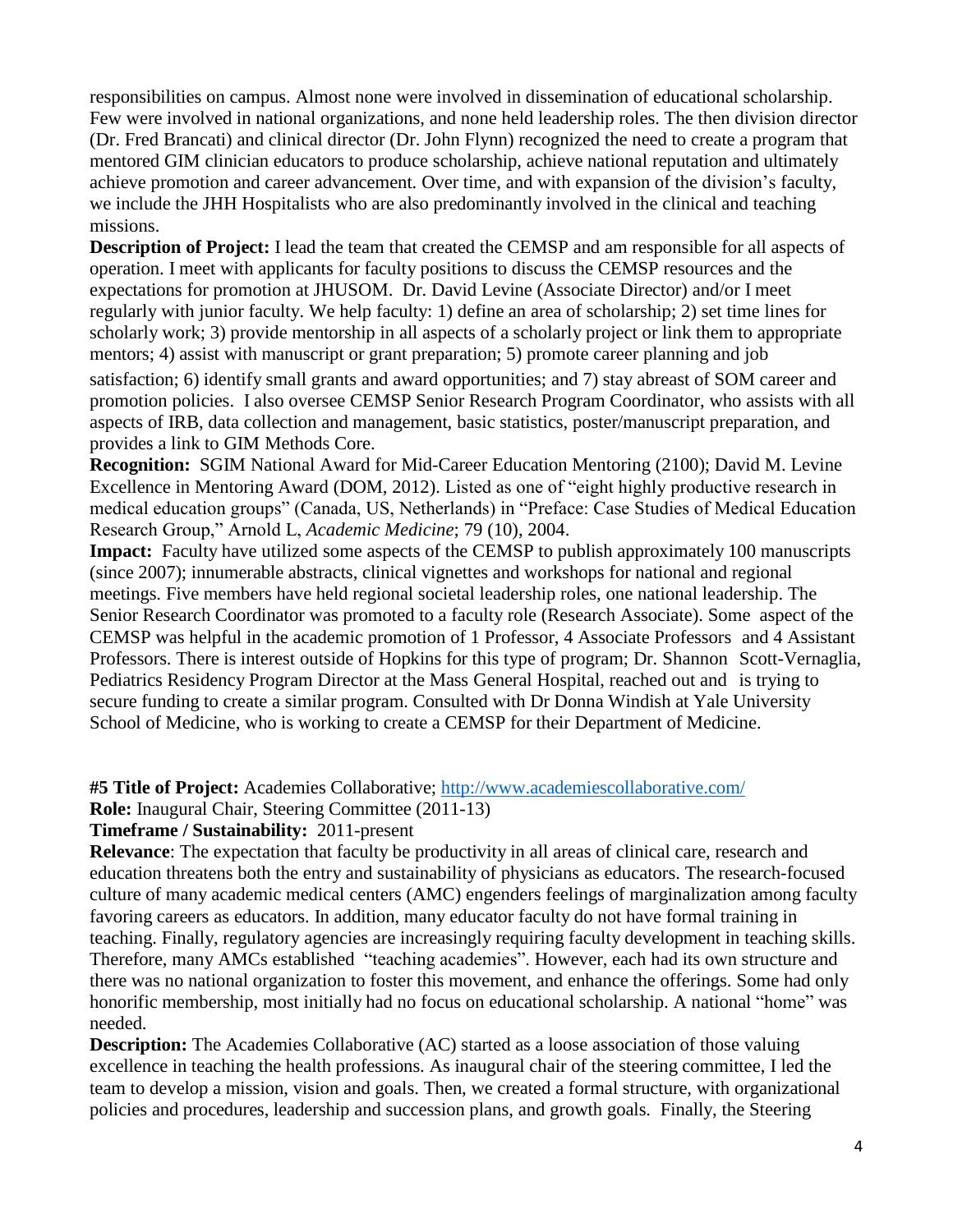Committee explored a variety of ways to be an identifiable, nurturing and sustainable "home" for members.

**Recognition:** Selected as inaugural chair. Reviewer for member application: University of Tennessee, Academy of Scholars (2013); Washington University in St. Louis, School of Medicine (2019), Academic of Educators, Eastern Virginia Medical School, Fine Family Academy of Educators (2019). **Impact**: The AC has grown from approximately 20 member organizations, to over 60, each of which includes several individual members. A strong relationship exists with the American Association of Medical Colleges (AAMC). There is a thriving annual meeting, with members sharing ideas and learning new techniques. Common themes and structures are emergence. Some member organizations have moved to "open membership" (mimicking the IEE's "open to all" philosophy) and many are developing methods to facilitate educational scholarship (a founding pillar of the IEE). Increasingly, member organizations are working together on multi-institution collaborations.

**#6. Title of Project:** Study of Perspectives of International Clinician-Educators (SPICE) **Role:** Study designer and senior mentor.

**Timeframe / Sustainability:** SPICE (2013-present); SPICE-2 (planning phase)

**Relevance:** Internationally, GME is evolving toward competency-based training with large-scale reform occurring in many countries. ACGME-I is growing. A cadre of CE faculty are needed to implement such a transition, yet little is known about CEs in these countries. Finally, gender issues in several international programs impact the retention and advancement of female faculty

**Description of Project:** I lead a multinational team that conducted two cross-sectional surveys between May 2013 to June 2014 of all institutional leaders and CEs working at institutions accredited by ACGME-I as of June, 2013. We obtained data on the institutions, institutional leaders and CEs. We also explored perceptions about the ACGME-I accreditation process, CE's preparedness, value and rewards, job satisfaction and gender issues.

**Recognition:** One of the team members was promoted to Associate Professor; another is under review for Associate Professor.

**Impact:** Thus far, five recent peer reviewed manuscripts, one oral presentation at the AAMC national meeting (2015) and a workshop at the national ACGME meeting (2016). Two oral posters and a workshop at the Asia Pacific Medical Education Conference (APMEC) meeting (2016).

**#7. Title of Project:** N/A

**Role:** Educator in the care of individuals living with HIV

**Timeframe / Sustainability:** 1997-present

**Relevance**: HIV remains a worldwide pandemic. Care of individual living with HIV infection continually changes, both in terms of the treatment to control the virus as well as the multitude of complications arising from treatment. HIV has become a chronic, manageable disease and both HIV providers and PCPs require ongoing education – live, on-line and through publications – to maintain competence in the care of this population. Use of pre-exposure prophylaxis (PrEP) is a new modality to prevent at risk groups from acquiring HIV.

**Description:** I continue to lecture locally, nationally and internationally on the care of those living with HIV, and recently PrEP, as well as contribute to publications in this area. I was involved in online teaching (formerly the Hopkins "Clinician Forum" and the parallel "Patient Forum") and recently a PrEP MOOC (Massive Online Open Curriculum).

**Recognition:** I was given an ID appointment for my expertise (though not ID trained); I lead the weekly providers meeting approximately once/month. I have appeared on National Public Radio's